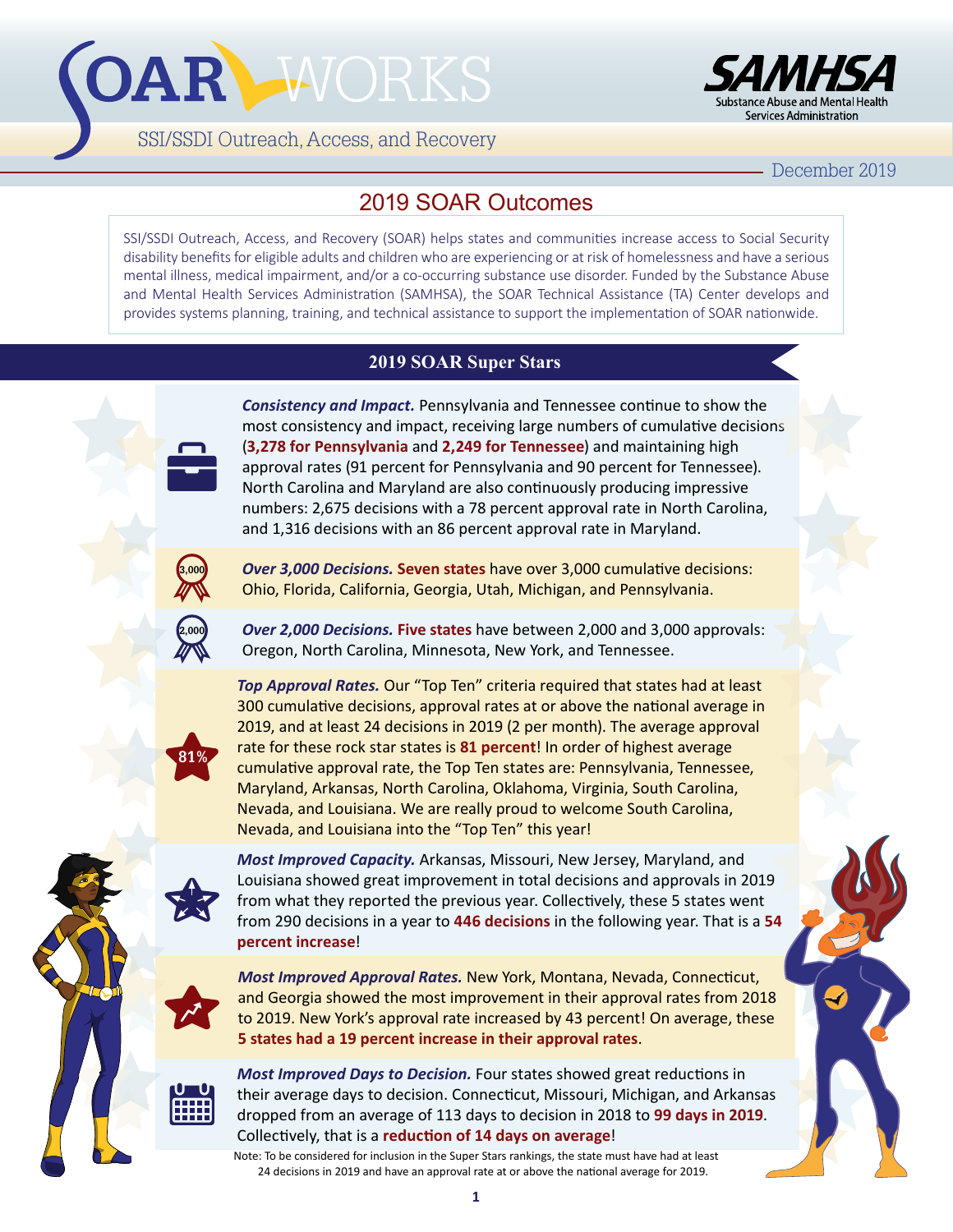#### **Overview**

Over the last 14 years, the SOAR model has been used to assist over 80,047 people who were experiencing or at risk of homelessness with applications for Supplemental Security Income (SSI) and/or Social Security Disability Insurance (SSDI), the two disability income benefit programs administered by the Social Security Administration (SSA).

Of the applications assisted using SOAR, **65 percent**, representing 43,486 persons have been approved for SSI/ SSDI upon *initial* application since SOAR began (Table 1).<sup>1</sup> An additional 6,591 persons, whose applications were denied initially, were approved on reconsideration or at an ALJ Hearing (Table 2). Taken together, since 2006, the SOAR approach is responsible for assisting **50,077 persons** who were experiencing or at risk of homelessness to access Social Security disability benefits.

In 2019, there were 4,273 approvals on initial SSI/SSDI applications. Decisions on SOAR-assisted initial SSI/SSDI applications were received in an average of **108 days** in 2019 with an allowance rate of **63 percent**. This compares to the initial allowance rate of 30 percent for all persons aged 18-64 who applied for SSI or SSDI in 2018.<sup>2</sup>

We estimate that in 2019 alone, SSI/SSDI for the individuals served by SOAR brought over **\$463 million** into the economies of participating states and localities.

#### **Appeals**

States are increasingly using the SOAR approach to assist with applications in the appeals process, both with reconsiderations and hearings by an Administrative Law Judge (ALJ). In 2019, 1,529 SOAR-assisted decisions were rendered at the appeals level, with **44 percent** of all reconsiderations or ALJ hearings resulting in an allowance (see Table 2). SOAR-assisted appeals take an average of **187 days**, as compared to the national average hearing office processing time of 503 days, resulting in applicants receiving life-saving benefits over 2.5 times faster.<sup>3</sup> For those states that track their outcomes in SOAR Online Application Tracking (OAT), we are able to report on Reconsiderations and ALJ Hearings separately. In 2019, there were 295 Reconsiderations approved with a 36 percent approval rate in an average of 101 days (see Table 3). SOAR programs assisting at the ALJ Hearing level were very successful, with a 69 percent approval rate on 175 hearings in an average of 408 days (see Table 4).

## *Spotlight on SOAR and Legal Services in Philadelphia*

The Homeless Advocacy Project (HAP) is a free civil legal services program serving Philadelphians who are experiencing or at risk of



homelessness. In 2007, HAP created a SOAR Project at the request of Philadelphia's Office of Homeless Services. HAP has developed additional partnerships with Philadelphia's behavioral health and child welfare departments, which expanded the number of individuals and families receiving HAP representation through HAP's SOAR protocol. HAP's ability to provide successful legal representation is enhanced through collaborations with behavioral health case managers connected with supportive housing programs in the community. These case managers help ensure that SOAR participants access treatment and maintain communication with their HAP representatives. HAP's legal clinic outreach model whereby HAP conducts intake at regularly scheduled legal clinics held at 25 different shelters, soup kitchens, and day programs throughout the city—allows HAP to reach men and women typically disconnected with specialized case management programs. Social workers at these clinic sites, as well as at medical clinics serving Veterans, people unstably housed, and those on the street, refer individuals who are unable to work for SSI/ SSDI representation through SOAR. HAP has maintained a 97-percent approval rate, secured benefits for more than 2,400 men and women with disabilities, and continues to expand the categories of individuals provided legal representation via HAP's SOAR protocol. This success is bolstered by the support of, and collaborations with, these service providers and city programs.

#### **Funding and Sustainability**

In 2019, 15 states reported that they were successful in securing **new** funding for their SOAR programs. Funding for SOAR programs continues to grow with diverse funding streams.

- Nationwide there are **524 full-time** and **169 part-time SOAR-dedicated positions**.
- **The average salary for dedicated SOAR benefits** specialists as reported by 27 states was \$39,700/year.

<sup>1</sup> The SAMHSA SOAR TA Center requests voluntary submission of SOAR outcomes from states annually from July 1 through June 30 of each year. Unless otherwise noted, these are the data reported in this issue brief.

<sup>2</sup> Social Security Administration. *SSI Annual Statistical Report, 2018*. Table 70. [SSA Pub. No. 13-11827]. Washington, DC: Social Security Administration, September 2019. [https://www.ssa.gov/policy/docs/statcomps/ssi\\_asr/](https://www.ssa.gov/policy/docs/statcomps/ssi_asr/).

<sup>3</sup> Social Security Administration. *Hearing Office Average Processing Time Ranking Report FY 2019 (For Reporting Purposes: 9/29/2018 through 09/27/2019).* [https://www.ssa.gov/appeals/DataSets/05\\_Average\\_Processing\\_Time\\_Report.html](https://www.ssa.gov/appeals/DataSets/05_Average_Processing_Time_Report.html).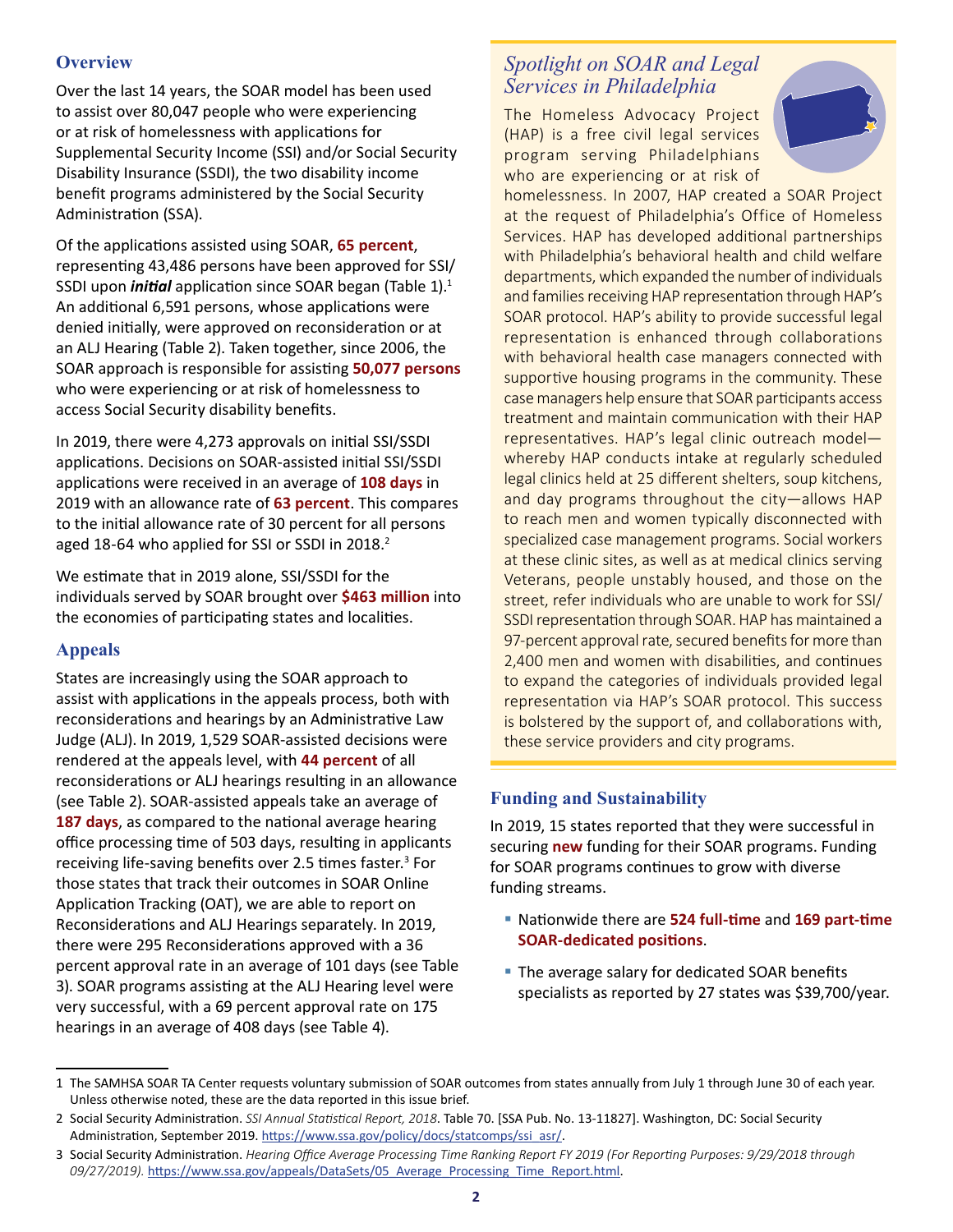#### **Figure 1.** Funding for 524 Full-time SOAR Positions



- **Salary ranges for SOAR staff ranged from 25 to 56** thousand, depending on local cost of living and staff expertise.
- **Funding for SOAR positions came from federal** programs: Projects for Assistance in Transition from Homelessness (PATH), Cooperative Agreements to Benefit Homeless Individuals (CABHI), Community Development Block Grant (CDBG), Mental Health Block Grant (MHBG), Supportive Services for Veteran Families (SSVF), Medicaid, state and local funds, and foundation funding.
- **Securing funding for dedicated positions remains a** priority. States reported that it took on average **23 hours of staff time** to complete each SSI/SSDI application.

#### **Implementation of Critical Components**

States with higher approval rates cite their capacity for implementing SOAR critical components and their attention to submission of high quality applications.<sup>4</sup> The five SOAR critical components of application assistance include the use of the SSA-1696 Appointment of Representative form; collection and submission of medical records; writing and submission of a Medical Summary Report, co-signed by an acceptable medical source when possible; and quality review of applications prior to submission. Use of these components statistically increases the likelihood of an approval on initial application for those who are eligible.<sup>5</sup> Paying attention to SOAR critical components has other benefits as well:

- **Better communication with SSA and DDS.** 96 percent of applications were submitted using the SSA-1696 Appointment of Representative Form as recommended by SOAR.
- **Better documentation.** Eighty-nine percent of applications were submitted with medical records and 71 percent were submitted with a Medical Summary Report.
- **Fewer consultative exams.** Only 24 percent of applications required a consultative examination.

## *Spotlight on Michigan: SOARing With OAT*

During FY 2019, Michigan made a number of significant changes with their SOAR program that have been successful. First, Michigan



Department of Health and Human Services (MDHHS) used PATH funding to create four full-time, SOAR-dedicated positions. Three of the positions created are Regional SOAR Navigators that provide overall training/TA to support implementation of SOAR in local communities. The navigator team's efforts have significantly increased the number of individuals being trained and remaining active in SOAR, contributed to better SOAR outcomes, increased MDHHS's knowledge of local needs/challenges related to SOAR, improved local awareness of SOAR, and strengthened relationships with SOAR partners. Michigan also continues to have SOAR-funded positions through Michigan Department of Corrections (MDOC), St. Joseph Health System, and local foundations. In addition, Michigan transitioned to OAT which has resulted in more consistent, accurate SOAR data collection. Reports have also been utilized more frequently and information has been valuable to inform program direction and planning. SOAR Regional Navigators in Michigan regularly use OAT reports to determine training needs, develop impact reports that reflect the economic value of SOAR-assisted applications on the state's economy, and to help identify which providers are actively assisting with applications. Finally, Michigan began implementing a quarterly cohort training model and certification process that has resulted in a training process that offers more support and structure to trainees, the ability to recruit more interested individuals for training, and ensures fidelity to the SOAR model by active SOAR practitioners.

<sup>4</sup> Substance Abuse and Mental Health Services Administration SSI/SSDI Outreach, Access, and Recovery Technical Assistance Center. *The SOAR Model: Key Components.* <http://soarworks.prainc.com/article/soar-model-key-components>.

<sup>5</sup> Jacqueline F. Kauff, Elizabeth Clary, Kristin Sue Lupfer, and Pamela J. Fischer. "An Evaluation of SOAR: Implementation and Outcomes of an Effort to Improve Access to SSI and SSDI." *Psychiatric Services* 67, no. 10 (October 2016): 1098–1102. <https://doi.org/10.1176/appi.ps.201500247>.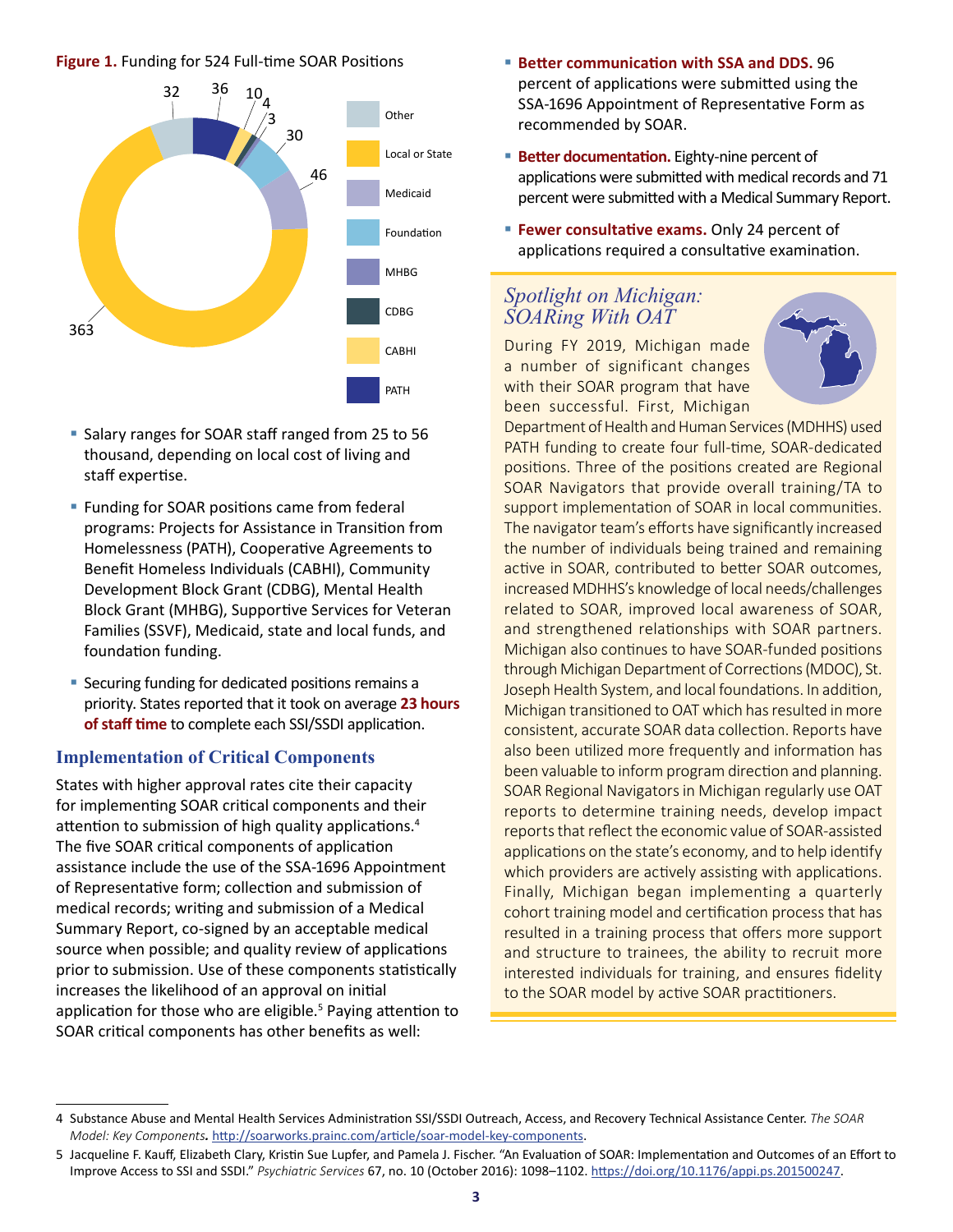#### **Special Populations**

#### *Veterans*

SOAR works closely with the U.S. Department of Veterans Affairs (VA) and state and local Veteran initiatives to ensure those eligible for SSA benefits are able to apply. Community collaborations include working closely with VA Medical Centers, Housing and Urban Development-Veterans Affairs Supportive Housing (HUD-VASH) programs, Supportive Services for Veteran Families (SSVF) grantees, and many others.

- **Forty-two states reported assisting Veterans with** their disability applications.
- **Seven hundred fifty Veterans were assisted with their** applications using SOAR.
- In the June 2019 VA, HUD, and United States Interagency Council on Homelessness (USICH) Community Planning Survey, 202 out of 366 respondents (55 percent) indicated that they are using the SOAR model in their HUD Continuum of Care (CoC) Coordinated Entry System to help Veterans with disabling conditions access SSI/SSDI. An additional 77 respondents (21 percent) are in the process of implementing the SOAR model to serve Veterans.

## *Veterans Spotlight*

In 2019, VA continued its commitment to SOAR integration in its homeless programs. The *SSVF and SOAR Integration Toolkit* was updated to



include information about child SSI and the benefit it can provide for Veteran families. VA also released an updated *VA Income and Benefits Calculator*, an innovative tool to help SSI/SSDI beneficiaries maximize their income by pursuing employment using SSA work incentives. The SAMHSA SOAR TA Center has been working in partnership with the VA to encourage both Veterans and non-Veterans to use this tool to illustrate that employment is possible while receiving SSA disability benefits.

#### *Youth in Transition*

Young adults and youth in transition face particular challenges when applying for SSA disability benefits, including the fact that they are often too old for child services but may not be ready or eligible for adult services. However, accessing benefits for this age group is possible, despite myths to the contrary.

States using OAT reported assisting 427 youth ages 18-24 to apply for SSA disability benefits in 2019. These initial applications were decided with a **67 percent approval rate** in an average of 101 days.

## *Spotlight on SSA and DDS Collaborations: Virginia*

Virginia SOAR collaborates with three SSA Regional Representatives, whose role is to ensure SOARassisted claims in each of their



umbrella areas process through SSA within 14 days, are flagged appropriately, and are transferred to the DDS SOAR unit. The SSA Regional Representatives also offer TA, troubleshooting, and overall oversight to ensure SOAR-assisted applications move quickly through the application process. Our project also uses four Regional DDS Professional Relations Officers (PROs), whose role is to track submitted SOAR-assisted claims, assign them to SOAR analysts, and provide technical assistance. Our SSA/DDS partners join in our monthly regional meetings, gathering with SOAR workers to troubleshoot process and technical issues and also offer direct access to SOAR workers for immediate assistance.

Virginia SOAR saw a 9 percent increase in our initial approval rate in the first 9 months of using this collaborative relationship. Where our state used to struggle with SOAR-assisted claims getting lost at a local office or an SSA-1696 is not being associated with cases, our SSA Regional Representatives have reduced the barriers and delays associated with these issues. Claims are moving quickly through the process, being flagged appropriately as SOAR, and communication has greatly improved between SSA and SOAR workers.

Our DDS PROs have a collaborative relationship with the SOAR workers in their community. When a SOAR claim is submitted, the DDS PRO is notified. The PRO, in turn, tracks the case from SSA to ensure it lands in the SOAR unit and is assigned to a SOAR analyst for processing. Like the SSA Regional Representatives, they have eyes on the case from start to finish, which alerts them to delays or case processing issues. The PROs also offer in-depth technical assistance when a claim is heading toward denial, letting the worker know what evidence is needed to meet listing criteria, or where there is missing functional information.

Our collaborative project also includes regular contact with an assigned representative from our SSA Area Director's Office who is instrumental in helping us develop new systems and policies to assist in expedited and effective processing of SOAR-assisted claims. Continued quarterly meetings between the Local Leads, SSA Regional Representatives, DDS PROs, and the Area Director's Office allow us to continue to build our partnership to better serve our SOAR claimants.

*—Georgi A. Fisher, SOAR State Team Lead, Housing and Benefits Coordinator, Office of Community Housing, Virginia Department of Behavioral Health and Developmental Services*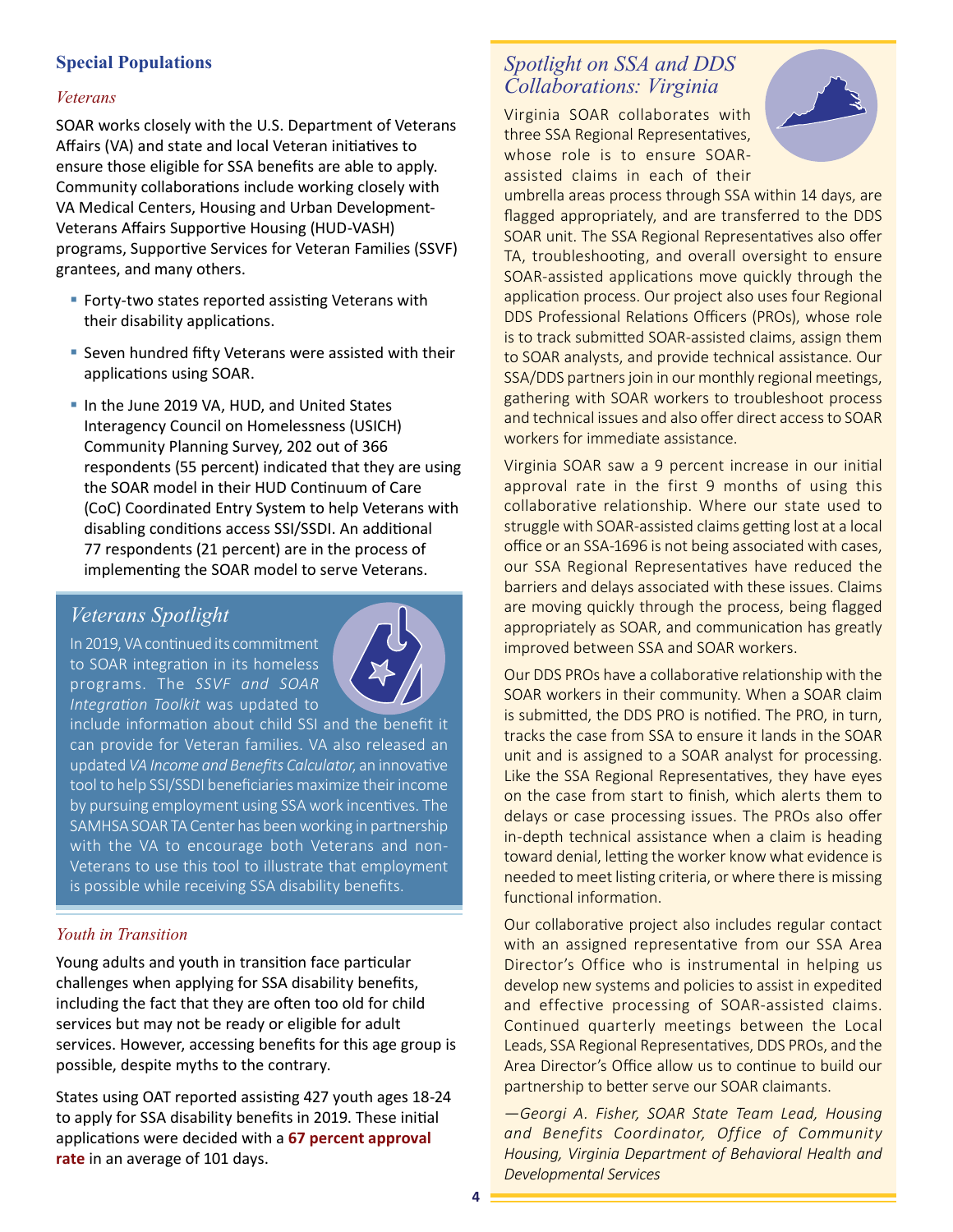## *Spotlight on SOAR for Children: Colorado*

Colorado is SOARing with completing SOAR-assisted SSI applications for children! In 2018-2019 the state

saw an 84 percent approval rate on 32 decisions in an average of 112 days for applicants under the age of 18.

The applications were completed by SOAR-trained case workers at Bayaud Enterprises and Easter Seals Colorado.

#### *Children*

SOAR was originally developed to assist with adult SSI/SSDI applications and has recently expanded to include SSI applications for children. The SAMHSA SOAR TA Center has developed a number



of tools and resources for providers working with children and youth including the SOAR Online Course: Child Curriculum. Select providers have been implementing SOAR with children and tracking their outcomes in OAT. These providers have cumulatively received 415 decisions on child SSI applications with a 68 percent approval rate in an average of 108 days to decision.

#### *American Indians and Alaska Natives*

American Indians and Alaska Natives (AIAN) may be eligible for SSI and/or SSDI benefits if they meet the non-medical and medical eligibility requirements. Status as AIAN does not preclude someone from receiving SSA disability benefits. SOAR and access to SSI/SSDI benefits can be a key step on the road to recovery by providing a stable source of income to tribal members. SSI/SSDI supplements existing resources such as tribal income and provides additional health insurance and treatment options to complement tribal healthcare. Seven states reported collaborations with AIAN communities this year.

## *Quote From the Field*

"I am proud of our SOAR Local Leads who have taken charge to learn, hold meetings, and enhance relationships with SSA offices, and other local organizations to maximize resources.



Additionally, SOAR programs in Florida have worked to update OAT data, and increase the number of applications submitted annually.

*– Teresa Berdoll, SOAR State Team Lead, State PATH Coordinator, Office of Substance Abuse and Mental Health, Florida Department of Children and Families*

## *Spotlight on Leadership and Training: Nevada*

The Nevada SOAR project aims to fulfill objectives outlined in the Nevada Interagency Council on



Homelessness' 2018 Strategic Plan to Prevent and End Homelessness. The NVICH has determined SOAR to be an essential resource for providing effective wraparound services to those experiencing homelessness. Under this plan, strategies include statewide training and collaboration among all three state Continua of Care and their respective service providers to improve the quality of service delivery.

In 2014, Nevada was awarded a 3-year CABHI grant to fund a Statewide SOAR Coordinator to provide statewide coordination, training, and formulate strategies to develop and implement plans to enhance the SOAR project by collaborating with community partners to improve the quality and quantity of SOAR-assisted SSI/ SSDI applications. Nevada was able to secure funding for an additional 3 years through September 2020.

To improve learning, increase and manage participation for both online and in-person trainings, the Nevada SOAR Coordinator and Local Leads implemented cohort style trainings. Weekly check-in calls, meetings, and SOAR Online Course reports were used to keep track of progress and provide additional support. The cohort method of training improves the quality and retention of the SOAR training material and reduced the number of participants who do not complete the training. Nevada successfully implemented 4 training cohorts for over 75 practitioners. Due to these support and training efforts, Nevada has seen as increase in the number of individuals served and in the approval rates for both initial and reconsideration claims.

#### **Collaborations**

#### *Employment*

SOAR seeks to end homelessness through increased access to SSI/SSDI income supports, an essential first step for many persons in recovery. SOAR also encourages employment as a means to increase individual income and promote recovery. Fourteen states reported collaborations with employment and/or work incentive programs. For example, three SOAR sites in Kansas work closely with Individual Placement and Support (IPS) Supported Employment programs, asking all of their SOAR applicants if they are interested in returning to work and connecting those interested to IPS teams. Employment tracking is still new for SOAR programs, but of the 32 communities that reported, 240 people were working at the time of their SSI/ SSDI application and reported total additional earnings of \$119,772 or an average of \$499 per applicant.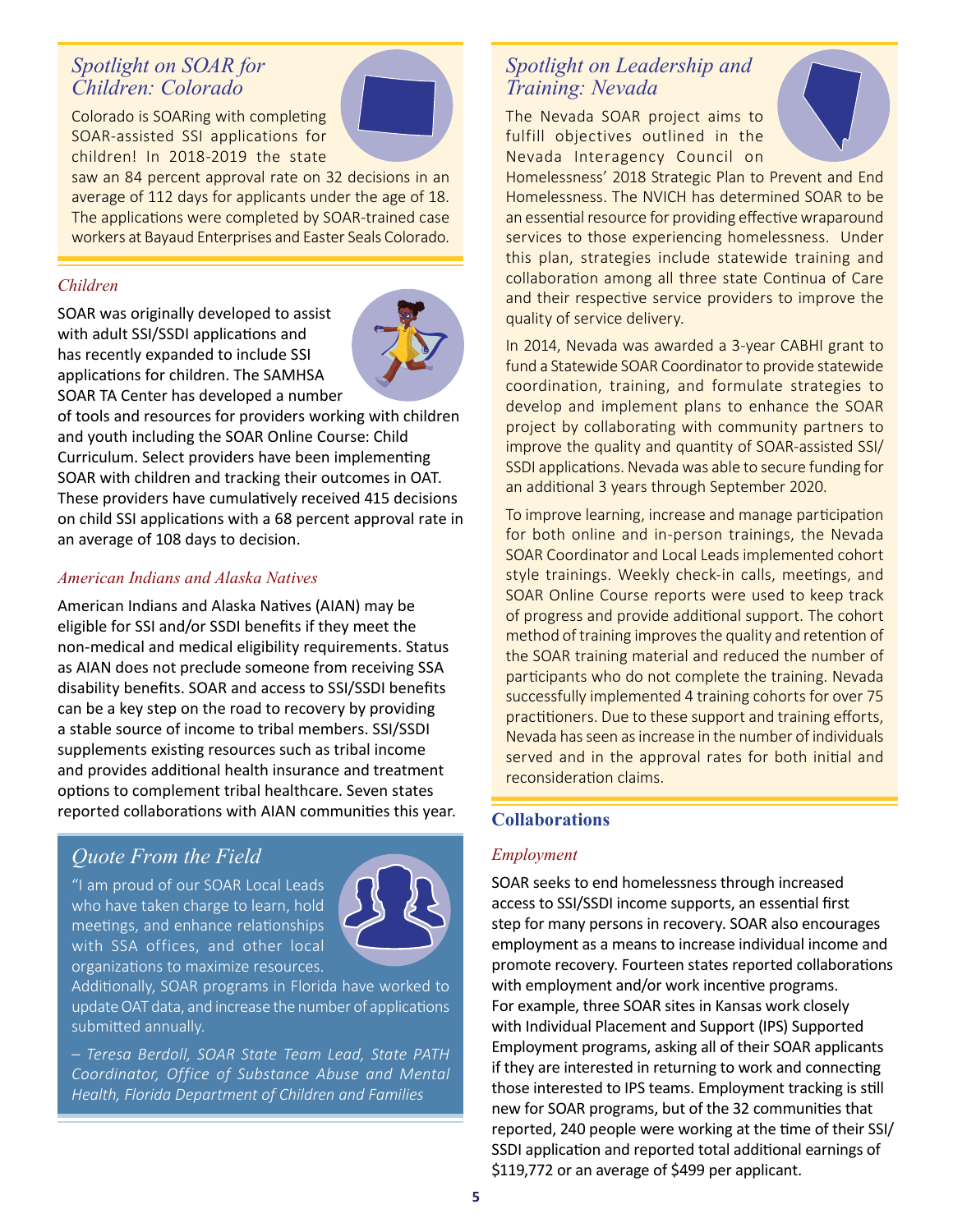## *Spotlight on Hospital Funding: North Carolina*

The North Carolina SOAR initiative focuses on creating dedicated SOAR caseworker positions state-



wide. Funding from hospitals and other healthcare and behavioral healthcare agencies accounts for 14 full-time and 2 part-time SOAR caseworker positions in the state.

- New Hanover Regional Medical Center will begin funding a third position to complete SOAR-assisted SSI/SSDI applications applications in 2019. Their reimbursement rate represents at least a 3:1 return on investment for the hospital each year.
- Duke University Health Systems has two SOAR caseworkers housed within the LATCH (Local Access to Coordinated Healthcare) program.
- Moses Cone provides funding to The Servant Center in Greensboro, NC to fund two SOAR caseworker positions and Atrium recently trained staff in SOAR from Coverage Assistance Services to target frequent users of the emergency department.
- WakeMed Health and Hospitals currently has two SOAR caseworker positions with the PATH homeless outreach program and has several members of their health outreach team trained in SOAR to work with high utilizers of their system.

Positions can either be embedded within the hospital staff or housed at local nonprofits. Some hospitals prefer to fund local nonprofits to house the positions because it can be a faster alternative than going through the bureaucracy of creating a position within the healthcare system. Hospitals benefit from SOAR because they can retroactively bill Medicaid for services provided 90 days prior to the SSI protective filing date in most states. The access to income increases access to housing and case management services for beneficiaries. Housing stability helps to reduce the usage of crisis services, emergency departments, and inpatient hospital stays. When creating a SOAR position with a healthcare system, it is important to clarify how referrals will be made and prioritized from the hospital and to negotiate access to the electronic medical records system in order to easily obtain medical records.

#### *Hospitals*

Hospitals that serve uninsured individuals benefit when their patients obtain SSI and the Medicaid coverage that accompanies the SSI benefit in most states. Medicaid can pay for ongoing health care and, in many states, can also provide retroactive payment for uncompensated care. Hospitals are also able to reduce the use of expensive emergency care services by linking patients to ongoing community treatment and support providers. Collaborations with hospitals were reported by 23 states, for some or all of the following:

- Agreements with medical records departments for expedited records at no cost
- **Easy access to needed assessments**
- **Dedicated benefits specialist positions** within the hospital
- **Grant funding to support local nonprofit** SOAR programs
- **Discharge planning in state hospitals**

## *Spotlight on DOC Collaborations: Kansas*

The Kansas Department of Corrections has one dedicated SOAR specialist who identifies and assists appropriate



individuals who are incarcerated with the Kansas DOC through the SOAR process. She has worked hard at establishing relationships with community partners and building understanding within the department.

Their SOAR-assisted application process begins 3-4 months prior to an individual's release. Identifying possible applicants early in the process plays a critical role in completing applications. While conducting interviews and retrieving medical records for an individual, they develop a better understanding about what a successful release plan will look like for them. Not only does the SOAR process help provide individuals with financial support, it also helps the DOC recognize tools and resources that help individuals being released from incarceration to succeed in the community. In 2019, the SOAR program at the Kansas DOC helped 25 individuals with pre-release applications. They had a 72 percent approval rate in an average of 101 days.

#### *Criminal Justice*

To connect individuals leaving correctional facilities or involved in criminal justice systems or specialty courts to needed treatment, it is critical to leverage state and federal investments such as SSI and SSDI. These federal programs can promote access to services that increase the likelihood of post-release success and contribute to the reduction in recidivism. Collaborations with criminal justice entities were reported by 27 states and communities, including:

- Jail in-reach
- Collaboration with parole and probation to coordinate services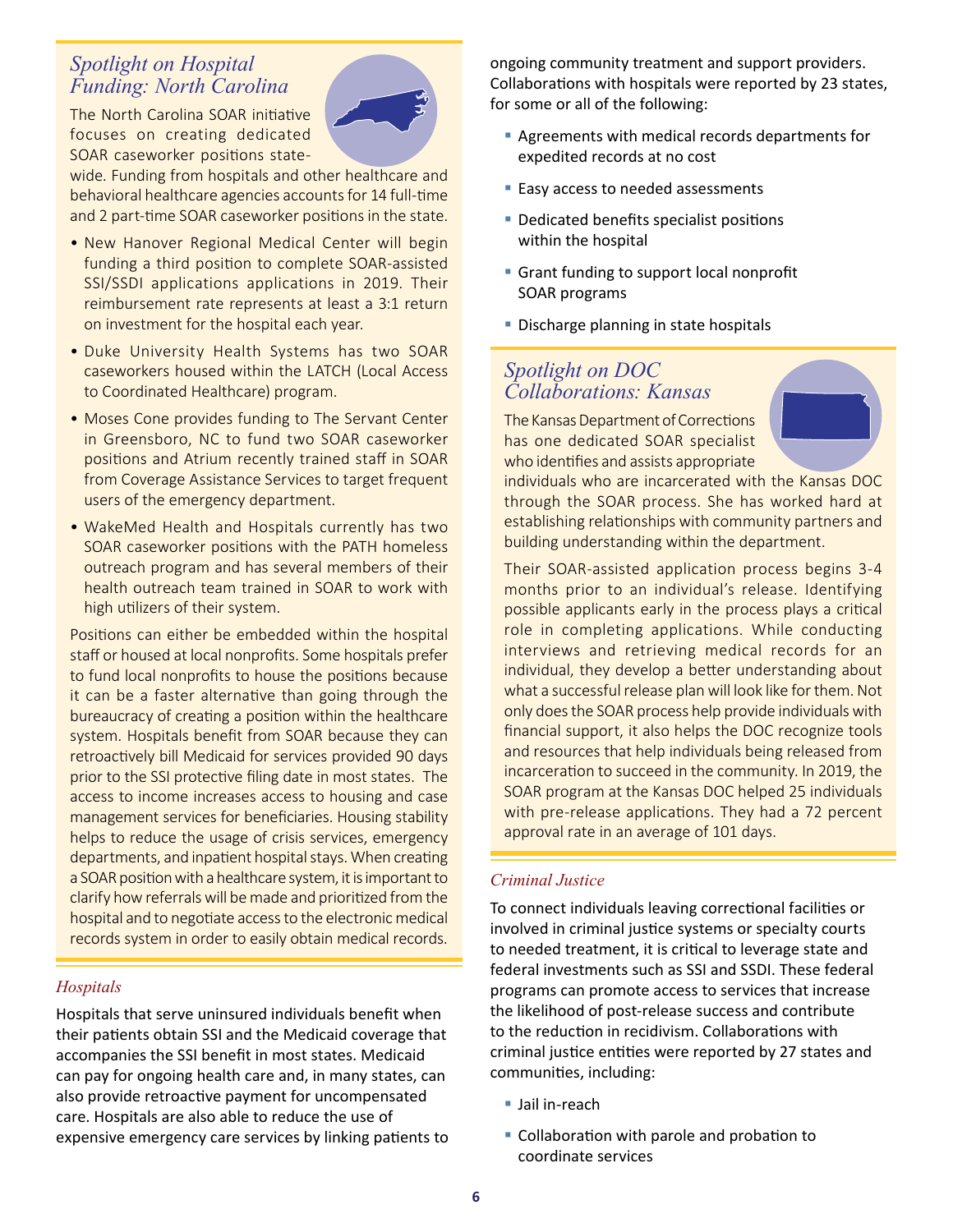- **Specialty courts and jail diversion programs**
- **Re-entry programs**
- **Training in state departments of corrections**

In FY 2019, the 79 applicants who were residing in a jail or correctional facility at the time of their application had a 66 percent approval rate in an average of 94 days.

#### **Projects for Assistance in Transition from Homelessness (PATH)**

PATH and SOAR programs directly complement each other's work. The PATH program's objective to connect individuals to mental health services and stable housing is more easily accomplished when people experiencing homelessness have access to the income and health insurance that comes with Social Security disability benefits. SOAR provides PATH case managers the tools necessary to expedite access to these benefits, resulting in improved housing and treatment outcomes. All fifty states report collaboration with the SAMHSA PATH program, including:

- Dedicated benefits specialists on PATH teams (36 FT, 29 PT positions)
- **SOAR training for PATH outreach and case** management staff
- State PATH Contacts serve as SOAR coordinators and leaders

## *Spotlight on State Hospitals: Maryland*

In FY 2017 funding was obtained for a dedicated SOAR case manager to work with individuals transitioning from



one of Maryland's state hospitals. This proved to be very successful, both in terms of getting patients approved for benefits and in supporting an effective discharge process. In FY 2019, further funding was obtained to enable a full or part time SOAR specialist to be placed in all five of Maryland's state hospitals. In addition to applying for SSI/SSDI, the case managers work closely with hospital staff and others to ensure that Medicaid applications are submitted in a timely manner and that any issues such as overpayments are dealt with prior to discharge. Fifty-three initial SOAR-assisted applications from state hospitals were adjudicated in FY 2019, with an approval rate of 98 percent. In one county in FY 2018, the local hospital transitioned one of the SOAR-trained social workers into a high-risk case manager's role. This enabled him to effectively apply for SSA benefits for qualified individuals who were frequently using the emergency room. Given the success of this initiative, a co-worker was recently trained in SOAR and will begin working on SOAR cases in FY 2020.

#### **Cost Savings**

#### *Medicaid/Medicare Reimbursement*

Once an individual is approved for SSI and Medicaid, treatment providers can retroactively bill Medicaid for services provided up to 90 days prior to the SSI protective filing date. This results in reimbursement for previously uncompensated care as well as payment for ongoing treatment. In 2019, thirteen states reported \$1,387,089 in Medicaid reimbursement for 214 individuals, or an average of \$6,482 per person, as a result of SOAR. Some states are participating in the Medicaid Administrative Claiming (MAC) program, which helps to defray the cost of certain administrative activities related to providing Medicaid services. Three states reported receiving \$7,881 in Medicare reimbursement this year for four individuals.

#### *General Assistance*

Some communities offer a monthly cash stipend to people who are disabled and have low incomes to help cover essential living expenses while they apply for SSI. This general or interim assistance is provided while the SSI application is pending. Once approved, the state or county is reimbursed out of the individual's SSI retroactive payments. Communities can then use these funds to help support others who need assistance or to fund SOAR efforts to transition people from public assistance to SSI. Seventeen states reported a total General Assistance reimbursement of \$406,529 for 165 individuals, an average of \$2,464 per person.

## *Spotlight on Schools of Social Work: Montana*

In the fall of 2019 the University of Montana School of Social Work offered social work students the opportunity



to complete SOAR training and assist with applications at two agencies in the Missoula community, Poverello Center and Partnership Health Center. The students who were selected for this position completed the SOAR Online Course: Adult Curriculum and will complete SOARassisted SSI/SSDI applications as part of their 450-hour practicum. One of the students stated, "[my] learning experience through SOAR has been very rich so far and I am looking forward to beginning to work with applicants!" Looking forward, the university is hoping to incorporate the SOAR Online Course into their social work curriculum.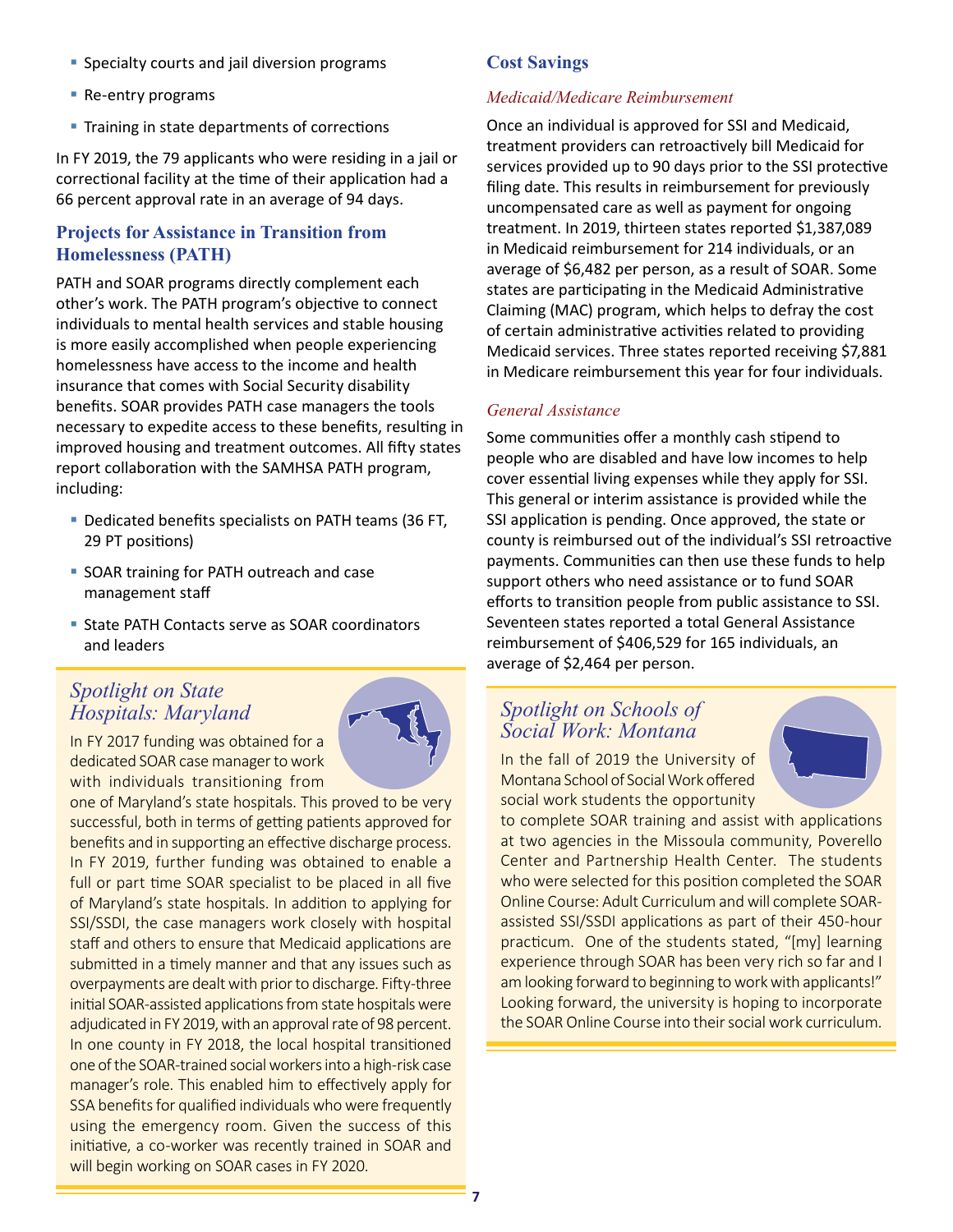## *Quote From the Field*

"The Minnesota Department of Human Services (DHS) Social Security Advocacy and SOAR team, in its second year, has a staff of eight including three



SOAR State Team Leads. The team's mission is to assist Minnesotans with the Social Security disability process so they can secure stable housing, live in dignity, and achieve their highest potential."

*– Minnesota SOAR State Team Leads*

#### **For More Information**

For more information about SOAR or the SAMHSA SOAR TA Center, visit <https://soarworks.prainc.com/> or email [soar@prainc.com](mailto:soar@prainc.com?subject=2019%20Outcomes).

#### **Disclaimer**

The views, opinions, and content expressed in this document do not necessarily reflect the views, opinions, or policies of the Center for Mental Health Services (CMHS), SAMHSA, or the U.S. Department of Health and Human Services (HHS).

#### **Recommended Citation**

Substance Abuse and Mental Health Services Administration SSI/SSDI Outreach, Access, and Recovery Technical Assistance Center. *2019 SOAR Outcomes*. Delmar: Author, 2019. [https://soarworks.prainc.com/](https://soarworks.prainc.com/article/2019-national-soar-outcomes) [article/2019-national-soar-outcomes](https://soarworks.prainc.com/article/2019-national-soar-outcomes).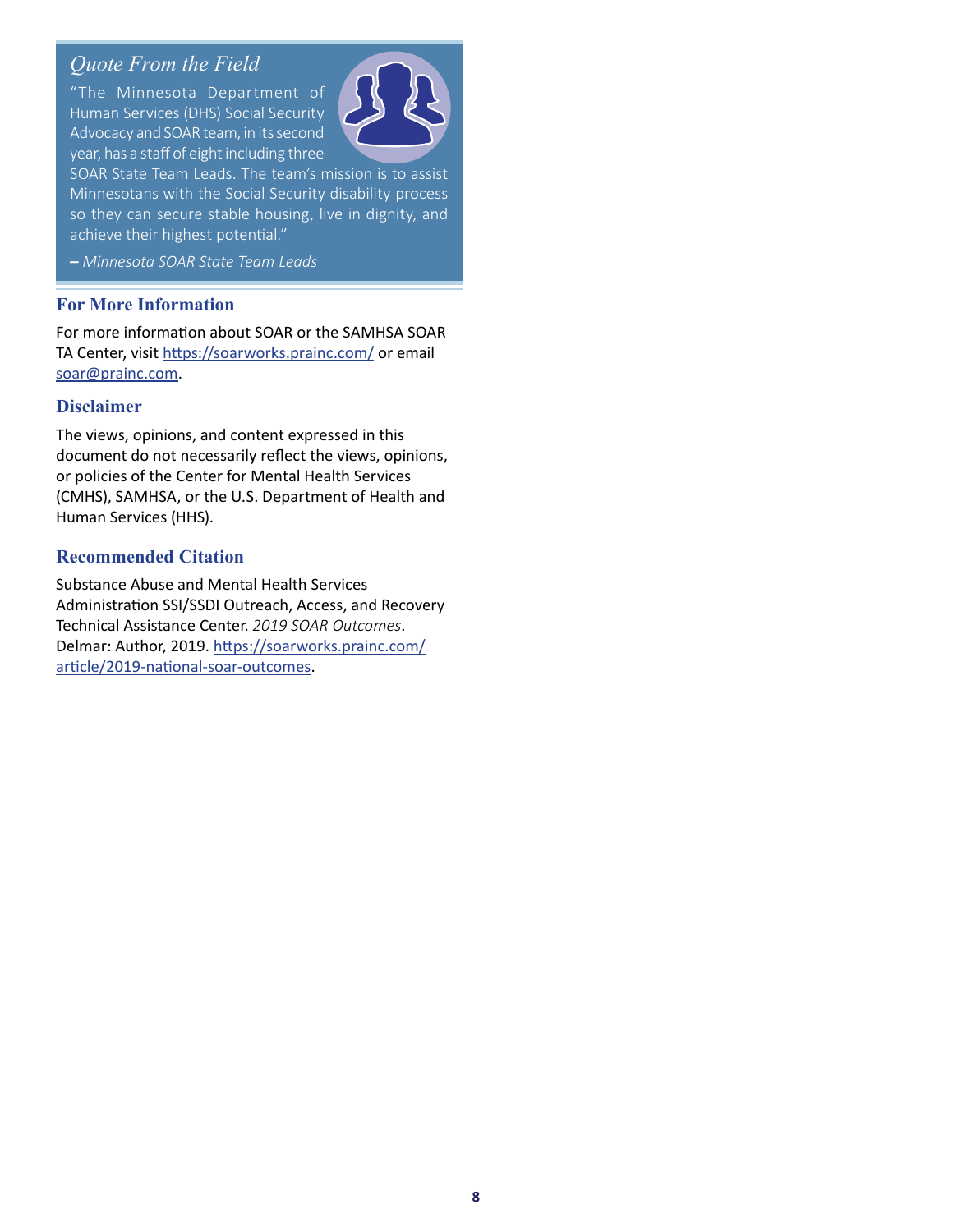| <b>State</b>                | <b>2019 Decisions</b> | 2019 Approvals | 2019 Allowance | 2019 Average<br><b>Days</b> | 2019 Cumulative<br><b>Decisions</b> | 2019 Cumulative<br><b>Approvals</b> | 2019 Cumulative<br><b>Allowance Rate</b> |
|-----------------------------|-----------------------|----------------|----------------|-----------------------------|-------------------------------------|-------------------------------------|------------------------------------------|
| <b>Alabama</b>              | 9                     | 6              | 67%            | 165                         | 213                                 | 151                                 | 71%                                      |
| <b>Alaska</b>               | 5                     | 3              | 60%            | 325                         | 127                                 | 74                                  | 58%                                      |
| <b>Arizona</b>              | 14                    | 8              | 57%            | 94                          | 365                                 | 233                                 | 64%                                      |
| <b>Arkansas</b>             | 119                   | 95             | 80%            | 99                          | 1,117                               | 927                                 | 83%                                      |
| <b>California</b>           | 628                   | 332            | 53%            | 117                         | 4,620                               | 2,608                               | 56%                                      |
| Colorado                    | 82                    | 38             | 46%            | 170                         | 1,103                               | 641                                 | 58%                                      |
| <b>Connecticut</b>          | 44                    | 31             | 70%            | 106                         | 402                                 | 256                                 | 64%                                      |
| <b>Delaware</b>             | 4                     | 4              | 100%           | 99                          | 325                                 | 225                                 | 69%                                      |
| <b>District of Columbia</b> | 108                   | 66             | 61%            | 148                         | 551                                 | 385                                 | 70%                                      |
| <b>Florida</b>              | 993                   | 543            | 55%            | 95                          | 6,088                               | 3,909                               | 64%                                      |
| Georgia                     | 328                   | 237            | 72%            | 159                         | 3,923                               | 2,601                               | 66%                                      |
| <b>Hawaii</b>               | 2                     | $\mathbf 0$    | 0%             | 276                         | 31                                  | 25                                  | 81%                                      |
| Idaho                       | 15                    | 13             | 87%            | 69                          | 257                                 | 146                                 | 57%                                      |
| <b>Illinois</b>             | 60                    | 27             | 45%            | 123                         | 488                                 | 303                                 | 62%                                      |
| <b>Indiana</b>              | 19                    | 8              | 42%            | 87                          | 81                                  | 40                                  | 49%                                      |
| lowa                        | 20                    | 12             | 60%            | 108                         | 169                                 | 101                                 | 60%                                      |
| <b>Kansas</b>               | 175                   | 94             | 54%            | 124                         | 1,342                               | 915                                 | 68%                                      |
| <b>Kentucky</b>             | 16                    | 12             | 75%            | 78                          | 899                                 | 576                                 | 64%                                      |
| Louisiana                   | 32                    | 24             | 75%            | 184                         | 387                                 | 258                                 | 67%                                      |
| <b>Maine</b>                | $\mathbf{0}$          | 0              | N/A            | 0                           | 13                                  | 10                                  | 77%                                      |
| <b>Maryland</b>             | 193                   | 170            | 88%            | 86                          | 1,316                               | 1,131                               | 86%                                      |
| <b>Massachusetts</b>        | 69                    | 38             | 55%            | 25                          | 783                                 | 451                                 | 58%                                      |
| <b>Michigan</b>             | 184                   | 140            | 76%            | 90                          | 3,284                               | 2,053                               | 63%                                      |
| <b>Minnesota</b>            | 162                   | 92             | 57%            | 141                         | 2,516                               | 1,604                               | 64%                                      |
| <b>Mississippi</b>          | 56                    | 32             | 57%            | 95                          | 254                                 | 158                                 | 62%                                      |
| <b>Missouri</b>             | 65                    | 46             | 71%            | 118                         | 277                                 | 159                                 | 57%                                      |
| <b>Montana</b>              | 24                    | 17             | 71%            | 75                          | 221                                 | 113                                 | 51%                                      |
| <b>Nebraska</b>             | 311                   | 155            | 50%            | 118                         | 1,850                               | 1,035                               | 56%                                      |
| <b>Nevada</b>               | 110                   | 85             | 77%            | 128                         | 825                                 | 551                                 | 67%                                      |
| <b>New Hampshire</b>        | 0                     | $\mathbf 0$    | N/A            | $\mathbf 0$                 | 7                                   | 6                                   | 86%                                      |
| <b>New Jersey</b>           | 37                    | 26             | 70%            | 147                         | 590                                 | 372                                 | 63%                                      |
| <b>New Mexico</b>           | 98                    | 61             | 62%            | 119                         | 848                                 | 586                                 | 69%                                      |
| <b>New York</b>             | 50                    | 33             | 66%            | 90                          | 2,325                               | 1,370                               | 59%                                      |
| <b>North Carolina</b>       | 243                   | 163            | 67%            | 119                         | 2,675                               | 2,074                               | 78%                                      |
| <b>North Dakota</b>         | 0                     | $\mathbf 0$    | N/A            | $\mathsf{O}$                | 8                                   | 6                                   | 75%                                      |
| Ohio                        | 603                   | 317            | 53%            | 101                         | 7,123                               | 3,597                               | 50%                                      |
| <b>Oklahoma</b>             | 377                   | 279            | 74%            | 88                          | 1,683                               | 1,243                               | 74%                                      |
| <b>Oregon</b>               | 246                   | 153            | 62%            | 87                          | 2,721                               | 1,861                               | 68%                                      |
| Pennsylvania                | 398                   | 359            | 90%            | 91                          | 3,278                               | 2,984                               | 91%                                      |
| <b>Rhode Island</b>         | 22                    | 15             | 68%            | 75                          | 278                                 | 209                                 | 75%                                      |
| <b>South Carolina</b>       | 56                    | 39             | 70%            | 92                          | 380                                 | 254                                 | 67%                                      |
| <b>South Dakota</b>         | 6                     | 3              | 50%            | 135                         | 156                                 | 126                                 | 81%                                      |
| <b>Tennessee</b>            | 212                   | 195            | 92%            | $71\,$                      | 2,249                               | 2,031                               | 90%                                      |
| <b>Texas</b>                | 317                   | 113            | 36%            | 119                         | 1,080                               | 564                                 | 52%                                      |
| Utah                        | $\mathbf{1}$          | $\mathbf{1}$   | 100%           | 226                         | 3,897                               | 1,862                               | 48%                                      |
| <b>Vermont</b>              | 5                     | 3              | 60%            | 136                         | 20                                  | 13                                  | 65%                                      |
| <b>Virginia</b>             | 164                   | 120            | 73%            | 113                         | 1,847                               | 1,307                               | 71%                                      |
| Washington                  | 16                    | 10             | 63%            | 148                         | 453                                 | 341                                 | 75%                                      |
| <b>West Virginia</b>        | 5                     | $\mathbf{1}$   | 20%            | 96                          | 119                                 | 88                                  | 74%                                      |
| <b>Wisconsin</b>            | 103                   | 48             | 47%            | 127                         | 1,216                               | 764                                 | 63%                                      |
| <b>Wyoming</b>              | $\overline{7}$        | 6              | 86%            | 108                         | 259                                 | 189                                 | 73%                                      |
| <b>Totals</b>               | 6813                  | 4273           | 63%            | 108                         | 67039                               | 43486                               | 65%                                      |

## **Table 1. 2019 SOAR-Assisted Initial Application Outcomes**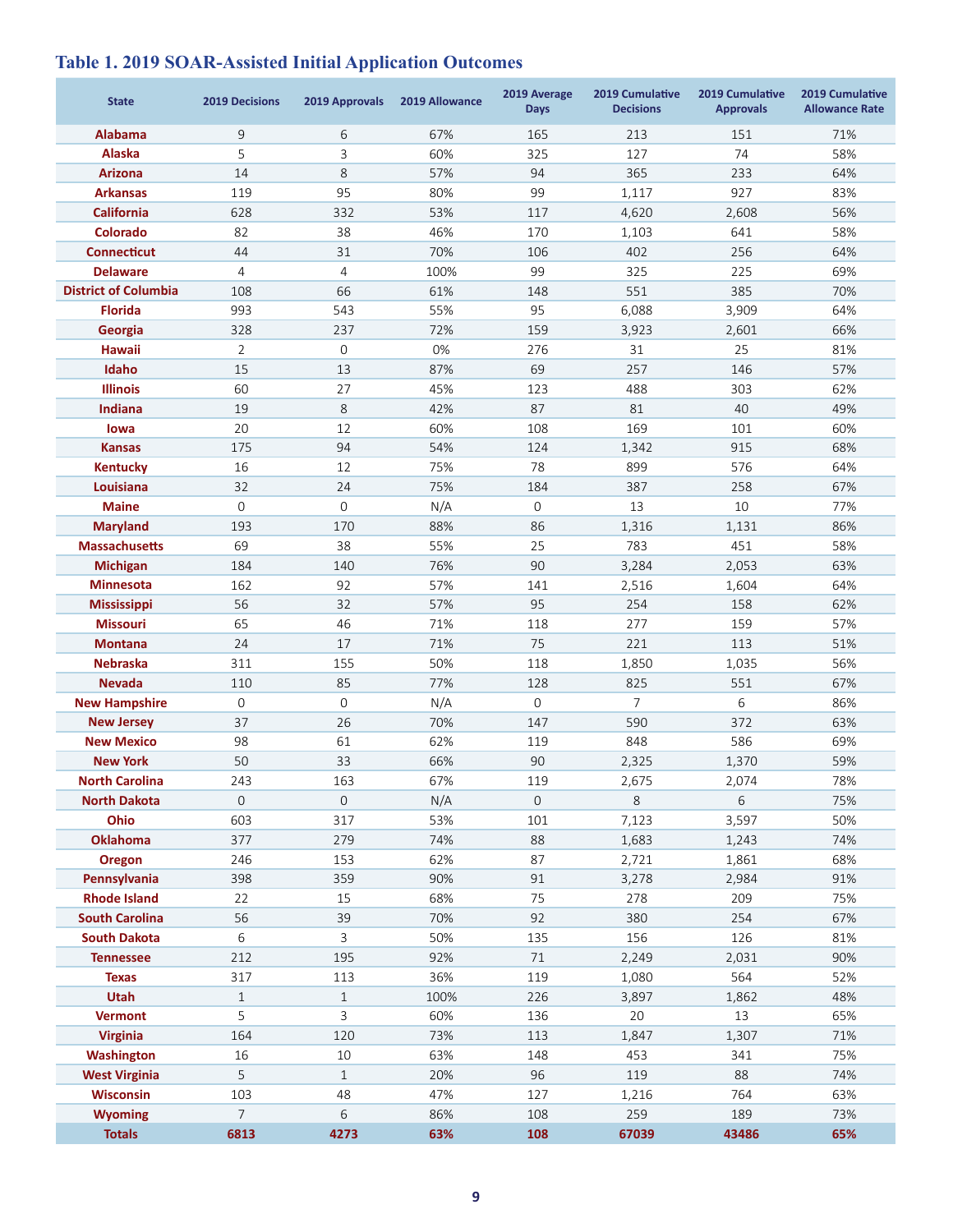## **Table 2: 2019 SOAR-Assisted Appeals Outcomes\***

| <b>State</b>                                 | 2019 Appeals<br><b>Decisions</b> | 2019 Appeals<br><b>Approvals</b> | 2019 Appeals<br><b>Allowance</b> | 2019 Appeals<br><b>Average Days</b> | <b>New Cumulative</b><br><b>Decisions</b> | <b>New Cumulative</b><br><b>Approvals</b> | <b>Cumulative</b><br><b>Allowance Rate</b> |
|----------------------------------------------|----------------------------------|----------------------------------|----------------------------------|-------------------------------------|-------------------------------------------|-------------------------------------------|--------------------------------------------|
| <b>Alabama</b>                               | $\mathsf{O}\xspace$              | 0                                | N/A                              | 0                                   | 22                                        | 18                                        | 82%                                        |
| <b>Alaska</b>                                | $\mathbf 0$                      | $\mathsf{O}\xspace$              | N/A                              | $\mathbf 0$                         | 22                                        | 8                                         | 36%                                        |
| <b>Arizona</b>                               | 5                                | $\mathbf{1}$                     | 20%                              | 98                                  | 78                                        | 41                                        | 53%                                        |
| <b>Arkansas</b>                              | 6                                | $\mathbf{1}$                     | 17%                              | 149                                 | 311                                       | 246                                       | 79%                                        |
| <b>California</b>                            | 143                              | 81                               | 57%                              | 288                                 | 526                                       | 239                                       | 45%                                        |
| <b>Colorado</b>                              | $\overline{2}$                   | $\overline{2}$                   | 100%                             | 143                                 | 110                                       | 94                                        | 85%                                        |
| <b>Connecticut</b>                           | 15                               | 8                                | 53%                              | 152                                 | 127                                       | 50                                        | 39%                                        |
| <b>Delaware</b>                              | $\mathbf 0$                      | $\mathsf{O}\xspace$              | N/A                              | 0                                   | 5                                         | 3                                         | 60%                                        |
| <b>District of Columbia</b>                  | 14                               | 5                                | 36%                              | 207                                 | 127                                       | 67                                        | 53%                                        |
| <b>Florida</b>                               | 221                              | 85                               | 38%                              | 139                                 | 1,028                                     | 499                                       | 49%                                        |
| Georgia                                      | 51                               | 26                               | 51%                              | 155                                 | 781                                       | 382                                       | 49%                                        |
| Hawaii                                       | 0                                | $\mathsf{O}\xspace$              | N/A                              | $\mathbf 0$                         | 5                                         | 5                                         | 100%                                       |
| Idaho                                        | $\overline{7}$                   | $\mathbf{1}$                     | 14%                              | 318                                 | 101                                       | 36                                        | 36%                                        |
| <b>Illinois</b>                              | 35                               | 14                               | 40%                              | 209                                 | 111                                       | 51                                        | 46%                                        |
| Indiana                                      | 13                               | 5                                | 38%                              | 202                                 | 28                                        | 11                                        | 39%                                        |
| lowa                                         | 18                               | 11                               | 61%                              | 291                                 | 88                                        | 43                                        | 49%                                        |
| <b>Kansas</b>                                | 49                               | 21                               | 43%                              | 152                                 | 358                                       | 200                                       | 56%                                        |
| <b>Kentucky</b>                              | 6                                | 3                                | 50%                              | 118                                 | 245                                       | 139                                       | 57%                                        |
| Louisiana                                    | 13                               | 9                                | 69%                              | 355                                 | 134                                       | 86                                        | 64%                                        |
| <b>Maine</b>                                 | $\mathbf 0$                      | $\mathsf{O}\xspace$              | N/A                              | $\mathbf 0$                         | $\mathbf{1}$                              | 1                                         | 100%                                       |
| <b>Maryland</b>                              | 12                               | 10                               | 83%                              | 142                                 | 286                                       | 218                                       | 76%                                        |
| <b>Massachusetts</b>                         | 22                               | 12                               | 55%                              | 86                                  | 63                                        | 34                                        | 54%                                        |
| <b>Michigan</b>                              | $\mathsf 9$                      | 8                                | 89%                              | 399                                 | 723                                       | 495                                       | 68%                                        |
| <b>Minnesota</b>                             | 141                              | 36                               | 26%                              | 122                                 | 606                                       | 260                                       | 43%                                        |
| <b>Mississippi</b>                           | 5                                | $\mathbf{1}$                     | 20%                              | 104                                 | 17                                        | $\overline{7}$                            | 41%                                        |
| <b>Missouri</b>                              | $\overline{7}$                   | 3                                | 43%                              | 166                                 | 36                                        | 26                                        | 72%                                        |
| <b>Montana</b>                               | 5                                | $\overline{4}$                   | 80%                              | 151                                 | 66                                        | 37                                        | 56%                                        |
| <b>Nebraska</b>                              | 95                               | 27                               | 28%                              | 100                                 | 625                                       | 240                                       | 38%                                        |
| <b>Nevada</b>                                | 39                               | 14                               | 36%                              | 114                                 | 286                                       | 178                                       | 62%                                        |
| <b>New Hampshire</b>                         | 0                                | 0                                | N/A                              | $\mathbf 0$                         | 0                                         | 0                                         | N/A                                        |
| <b>New Jersey</b>                            | 9                                | 6                                | 67%                              | 245                                 | 192                                       | 125                                       | 65%                                        |
| <b>New Mexico</b>                            | 23                               | 10                               | 43%                              | 162                                 | 211                                       | 136                                       | 64%                                        |
| <b>New York</b>                              | $\mathbf{1}$                     | $1\,$                            | 100%                             | 41                                  | 544                                       | 298                                       | 55%                                        |
| <b>North Carolina</b>                        | 66                               | 42                               | 64%                              | 240                                 | 674                                       | 463                                       | 69%                                        |
| <b>North Dakota</b>                          | $\mathsf{O}\xspace$              | $\boldsymbol{0}$                 | N/A                              | $\mathbf 0$                         | $\mathbf{1}$                              | 1                                         | 100%                                       |
| Ohio                                         | 55                               | 16                               | 29%                              | 74                                  | 169                                       | 49                                        | 29%                                        |
| <b>Oklahoma</b>                              | 56                               | 44                               | 79%                              | 280                                 | 65                                        | 49                                        | 75%                                        |
| <b>Oregon</b>                                | 101                              | 30                               | 30%                              | 336                                 | 920                                       | 411                                       | 45%                                        |
| Pennsylvania                                 | $\,$ 6 $\,$<br>7                 | $\overline{4}$                   | 67%                              | 418                                 | 154                                       | 78                                        | 51%                                        |
| <b>Rhode Island</b>                          |                                  | 3                                | 43%                              | 145                                 | 183                                       | 109                                       | 60%                                        |
| <b>South Carolina</b><br><b>South Dakota</b> | 16<br>$\mathbf{1}$               | 4<br>$\mathbf{1}$                | 25%<br>100%                      | 117<br>439                          | 94<br>18                                  | 44<br>14                                  | 47%<br>78%                                 |
| <b>Tennessee</b>                             | 13                               | 13                               | 100%                             | 83                                  | 87                                        | 52                                        | 60%                                        |
| <b>Texas</b>                                 | 130                              | 50                               | 38%                              | 130                                 | 300                                       | 100                                       | 33%                                        |
| <b>Utah</b>                                  | $\mathsf{O}\xspace$              | $\mathsf{O}\xspace$              | N/A                              | 0                                   |                                           | 509                                       | 31%                                        |
| <b>Vermont</b>                               | $\overline{2}$                   | $\mathbf{1}$                     | 50%                              | 20                                  | 1,618<br>6                                | 3                                         | 50%                                        |
| <b>Virginia</b>                              | 44                               | 21                               | 48%                              | 188                                 | 420                                       | 244                                       | 58%                                        |
| <b>Washington</b>                            | 5                                | 3                                | 60%                              | 115                                 | 18                                        | 7                                         | 39%                                        |
| <b>West Virginia</b>                         | $\mathsf{O}\xspace$              | $\mathsf{O}$                     | N/A                              | 0                                   | 85                                        | 25                                        | 29%                                        |
| <b>Wisconsin</b>                             | 60                               | 30                               | 50%                              | 345                                 | 310                                       | 154                                       | 50%                                        |
| <b>Wyoming</b>                               | $\mathbf{1}$                     | $\mathbf 0$                      | 0%                               | 53                                  | 23                                        | 6                                         | 26%                                        |
|                                              |                                  |                                  | 44%                              | 187                                 | 13,008                                    | 6591                                      | 51%                                        |

\*Includes data on Reconsiderations and ALJ Hearings combined from all states that assisted with appeals.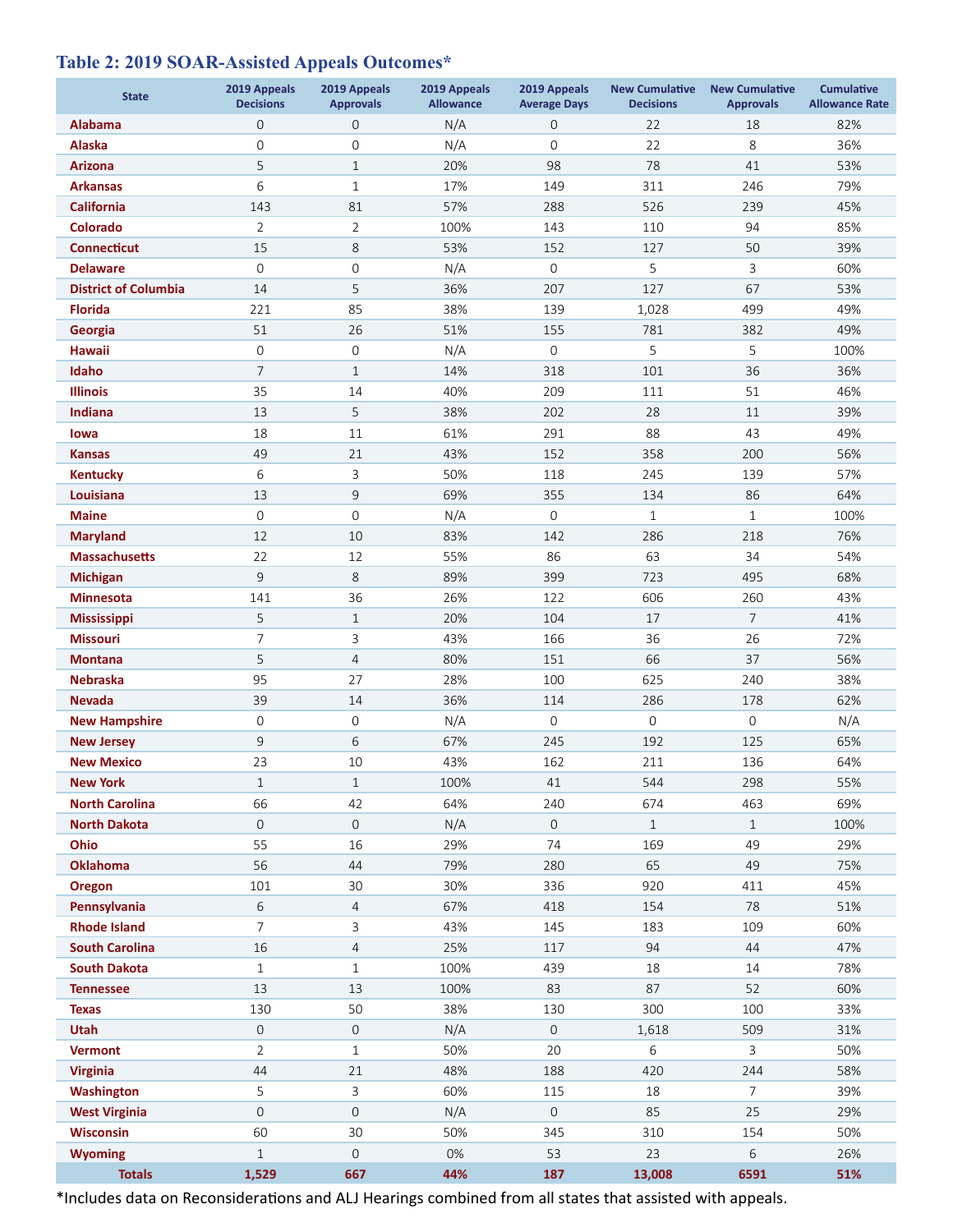## **Table 3. 2019 SOAR-Assisted Reconsiderations**

| <b>State</b>                                 | <b>2019 Reconsideration</b><br><b>Decisions</b> | <b>2019 Reconsideration</b><br><b>Approvals</b> | <b>2019 Reconsideration</b><br><b>Allowance Rate</b> | <b>2019 Reconsideration</b><br><b>Average Days</b> |
|----------------------------------------------|-------------------------------------------------|-------------------------------------------------|------------------------------------------------------|----------------------------------------------------|
| <b>Alabama</b>                               | $\boldsymbol{0}$                                | $\mathsf{O}\xspace$                             | N/A                                                  | 0                                                  |
| <b>Alaska</b>                                | 0                                               | $\mathbf 0$                                     | N/A                                                  | $\mathbf 0$                                        |
| <b>Arizona</b>                               | 5                                               | $\mathbf{1}$                                    | 20%                                                  | 98                                                 |
| <b>Arkansas</b>                              | 3                                               | $\mathbf 0$                                     | 0%                                                   | 237                                                |
| <b>California</b>                            | 30                                              | 14                                              | 47%                                                  | 140                                                |
| <b>Colorado</b>                              | $\overline{2}$                                  | $\overline{2}$                                  | 100%                                                 | 143                                                |
| <b>Connecticut</b>                           | 12                                              | 5                                               | 42%                                                  | 124                                                |
| <b>Delaware</b>                              | 0                                               | $\mathbf 0$                                     | N/A                                                  | 0                                                  |
| <b>District of Columbia</b>                  | 12                                              | 5                                               | 42%                                                  | 140                                                |
| <b>Florida</b>                               | 182                                             | 54                                              | 30%                                                  | 72                                                 |
| Georgia                                      | 47                                              | 23                                              | 49%                                                  | 144                                                |
| <b>Hawaii</b>                                | 0                                               | $\mathbf 0$                                     | N/A                                                  | 0                                                  |
| Idaho                                        | $\overline{4}$                                  | $\mathbf 0$                                     | $0\%$                                                | 173                                                |
| <b>Illinois</b>                              | 26                                              | 5                                               | 19%                                                  | 114                                                |
| Indiana                                      | $\,8\,$                                         | $\mathsf{3}$                                    | 38%                                                  | 69                                                 |
| lowa                                         | 10                                              | 6                                               | 60%                                                  | 140                                                |
| <b>Kansas</b>                                | 46                                              | 19                                              | 41%                                                  | 138                                                |
| <b>Kentucky</b>                              | 6                                               | $\ensuremath{\mathsf{3}}$                       | 50%                                                  | 118                                                |
| Louisiana                                    | $\mathbf{1}$                                    | $\mathbf{1}$                                    | 100%                                                 | $\mathsf 9$                                        |
| <b>Maine</b>                                 | 0                                               | $\overline{0}$                                  | N/A                                                  | 0                                                  |
| Maryland*                                    | N/A                                             | N/A                                             | N/A                                                  | N/A                                                |
| <b>Massachusetts</b>                         | 6                                               | 5                                               | 83%                                                  | 33                                                 |
| <b>Michigan</b>                              | 3                                               | $\overline{2}$                                  | 67%                                                  | 136                                                |
| Minnesota*                                   | N/A                                             | N/A                                             | N/A                                                  | N/A                                                |
| Mississippi                                  | $\overline{4}$                                  | $\mathsf{O}$                                    | $0\%$                                                | 69                                                 |
| <b>Missouri</b>                              | 5                                               | 3                                               | 60%                                                  | 232                                                |
| <b>Montana</b>                               | 5                                               | $\overline{4}$                                  | 80%                                                  | 151                                                |
| <b>Nebraska</b>                              | 89                                              | 25                                              | 28%                                                  | 81                                                 |
| <b>Nevada</b>                                | 34                                              | 11                                              | 32%                                                  | 114                                                |
| <b>New Hampshire</b>                         | 0                                               | $\mathbf 0$                                     | N/A                                                  | 0                                                  |
| <b>New Jersey</b>                            | 7                                               | $\overline{4}$                                  | 57%                                                  | 108                                                |
| <b>New Mexico</b>                            | 16                                              | 5                                               | 31%                                                  | 121                                                |
| <b>New York</b>                              | $\mathbf{1}$                                    | $\mathbf{1}$                                    | 100%                                                 | 41                                                 |
| North Carolina*                              | N/A                                             | N/A                                             | N/A                                                  | N/A                                                |
| <b>North Dakota</b>                          | $\mathsf{O}\xspace$                             | $\mathsf{O}\xspace$                             | N/A                                                  | 0                                                  |
| Ohio                                         | 55                                              | 16                                              | 29%                                                  | 74                                                 |
| Oklahoma*                                    | N/A                                             | N/A                                             | N/A                                                  | N/A                                                |
| Oregon                                       | $\mathbf{1}$                                    | $\mathbf{1}$                                    | 100%                                                 | 336                                                |
| Pennsylvania                                 | $\mathbf{1}$                                    | $\mathbf{1}$                                    | 100%                                                 | 181                                                |
| <b>Rhode Island</b>                          | 5                                               | $\overline{2}$                                  | 40%                                                  | 82                                                 |
| <b>South Carolina</b><br><b>South Dakota</b> | 14<br>0                                         | $\mathbf{3}$<br>$\mathsf{O}\xspace$             | 21%<br>N/A                                           | 111<br>$\,0\,$                                     |
| <b>Tennessee</b>                             | $\mathsf 9$                                     | $\mathsf 9$                                     | 100%                                                 |                                                    |
|                                              | 108                                             | 36                                              | 33%                                                  | 83<br>92                                           |
| <b>Texas</b><br>Utah                         | $\mathsf{O}\xspace$                             | $\mathsf{O}\xspace$                             | N/A                                                  | $\mathbf 0$                                        |
| <b>Vermont</b>                               | $\overline{2}$                                  | $1\,$                                           | 50%                                                  | 20                                                 |
| <b>Virginia</b>                              | 35                                              | 15                                              | 43%                                                  | 130                                                |
|                                              | 4                                               | $\overline{2}$                                  | 50%                                                  | 69                                                 |
| Washington<br><b>West Virginia</b>           | 0                                               | $\mathbf 0$                                     | N/A                                                  | $\mathsf O$                                        |
| <b>Wisconsin</b>                             | 17                                              | 8                                               | 47%                                                  | 130                                                |
| <b>Wyoming</b>                               | $\mathbf{1}$                                    | $\boldsymbol{0}$                                | $0\%$                                                | 53                                                 |
| <b>Totals</b>                                | 816                                             | 295                                             | 36%                                                  | 101                                                |
|                                              |                                                 |                                                 |                                                      |                                                    |

\*These states do not track outcomes in OAT, so were unable to report their appeals seperately.